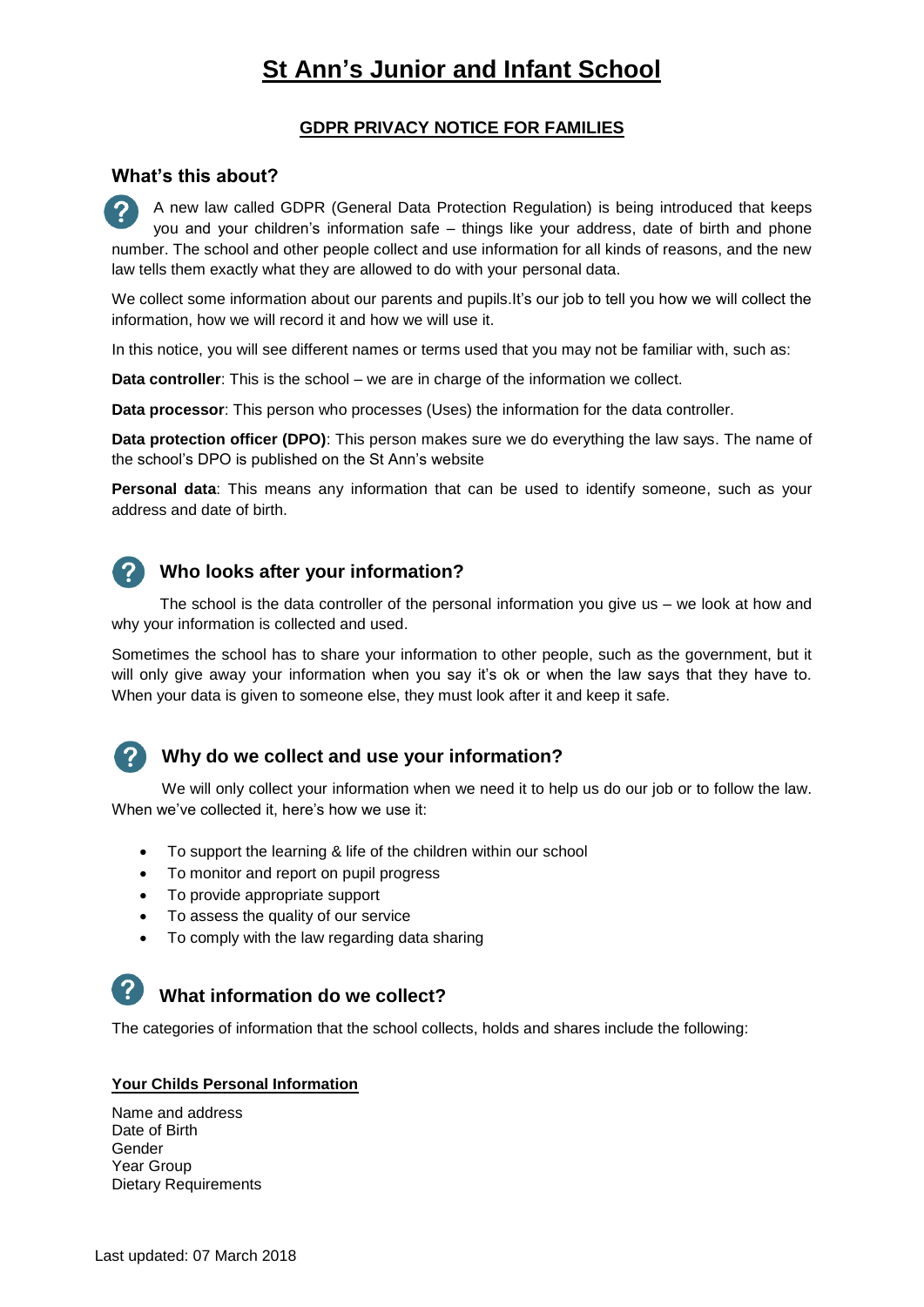Number of brothers/sisters Who your child lives live Normal journey to school School Dinner Information Previous Address/School Language Details of other agencies Medical Information & Doctors Information **Ethnicity** Start Date at School

### **Parents/Carers Personal Information**

Name and address Date of Birth Emergency Contact Number & Place of work NI Number E Mail Address

We will also gather and store other information about your child's progress at school which we will store safely within school….

#### **|Attendance information**

We will record how many times your child missed school and why they couldn't come to school.

#### **Assessment information**

We collect results of tests or assessments sat in school.

#### **Medical information**

We keep information about any times your children have been ill and any special conditions they have that we need to know about to keep them safe.

#### **Special educational needs**

We collect information that helps us teach your children better, such as any special educational needs they may have.

#### **Behavioural information**

We record any behaviour issues in school in order to support your children's learning.

#### **Photography**

Using photographs of your children counts as processing their personal data. Before we take or use any photographs we will ask you as a parent/carer to give permission for us to take and use pictures of you. We might use your pictures on display boards or on the school's website, for example.



# **How long will we keep your information?**

We don't keep it forever, only for as long as we need it to help us do the thing we needed it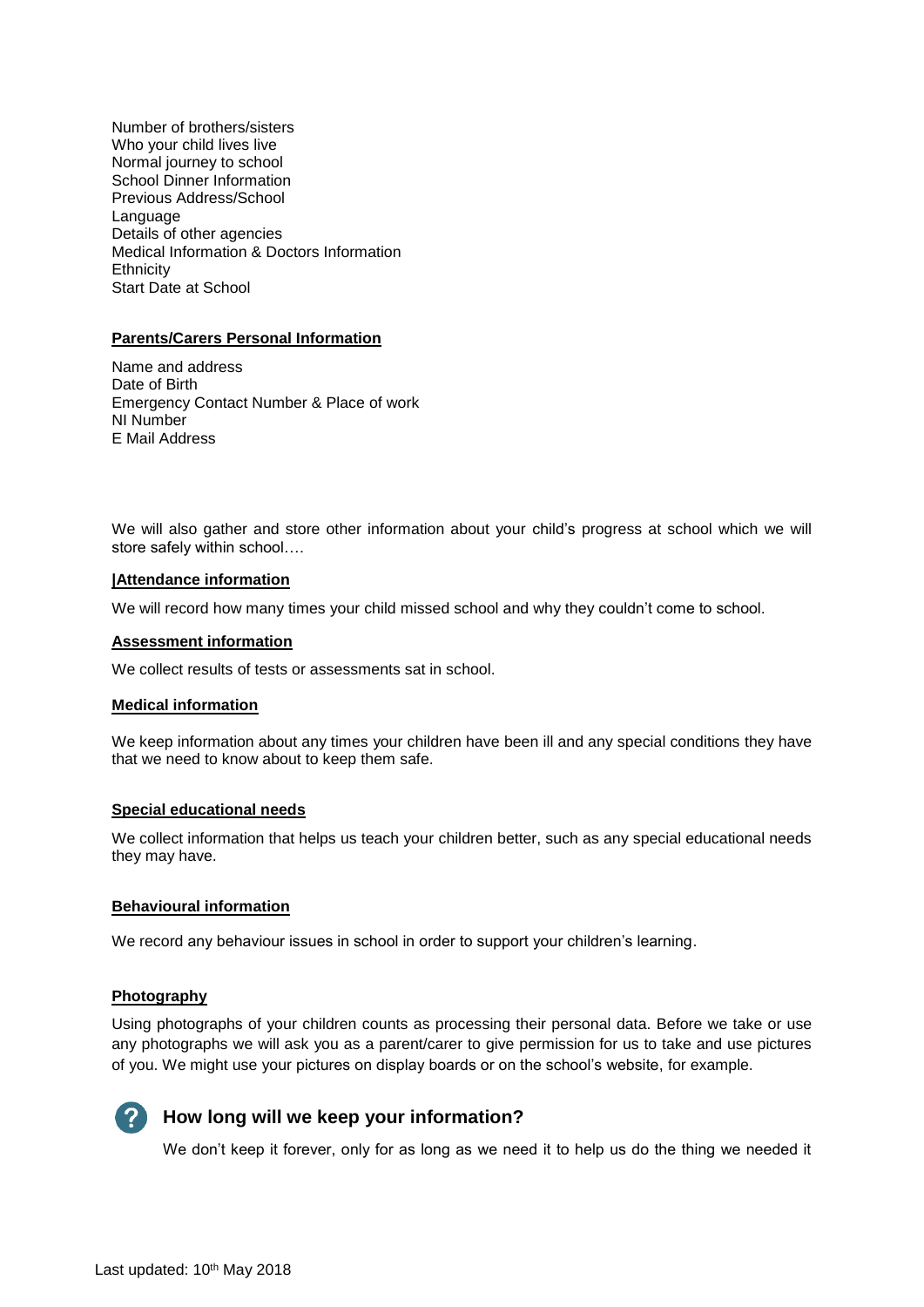for. We have a policy that tells us by law how long we need to store the information for. When we no longer need it we will delete the information or discard of it securely.



# **Will your information be shared?**

We won't share your child's information with anyone else without your permission, unless the law says we can or should. We may share information with:

- The Local Authority
- The NHS
- Company's we use to help us provide our service to you E.g.The school photography company/sports providers/catering provider.

The information that we share with them includes:

- Your Name
- Your date Of Birth
- Any information about around your health and wellbeing/medical conditions.

Sometimes we have to share your child's information. We normally have to share it with the people in charge of all schools, the Department for Education (DfE). They may ask us to share things like:

- Pupils on roll at the school
- Attendance figures
- Performance data

They store some of their information in the National Pupil Database, and then share some of it with people looking to help schools and pupils. The database is very safe and your child's information won't get lost or given to anyone who shouldn't have it.

You can find out more online on the Department Of Education website.



### **What are your rights?**

You have the right to:

- Be told how we use your information.
- Ask to see the information we hold.
- Ask us to change information you think is wrong.
- Ask us to remove information when it's not needed anymore.
- Ask us to only use your information in certain ways.
- Tell us you don't want your information to be processed.

If the information we are collecting is information that you can choose not to give, you can tell us to stop collecting it at any time.

If you're worried about how we get and use your information, you can speak to The Business Manager at the school, who will be able to help you and answer any questions that you have.